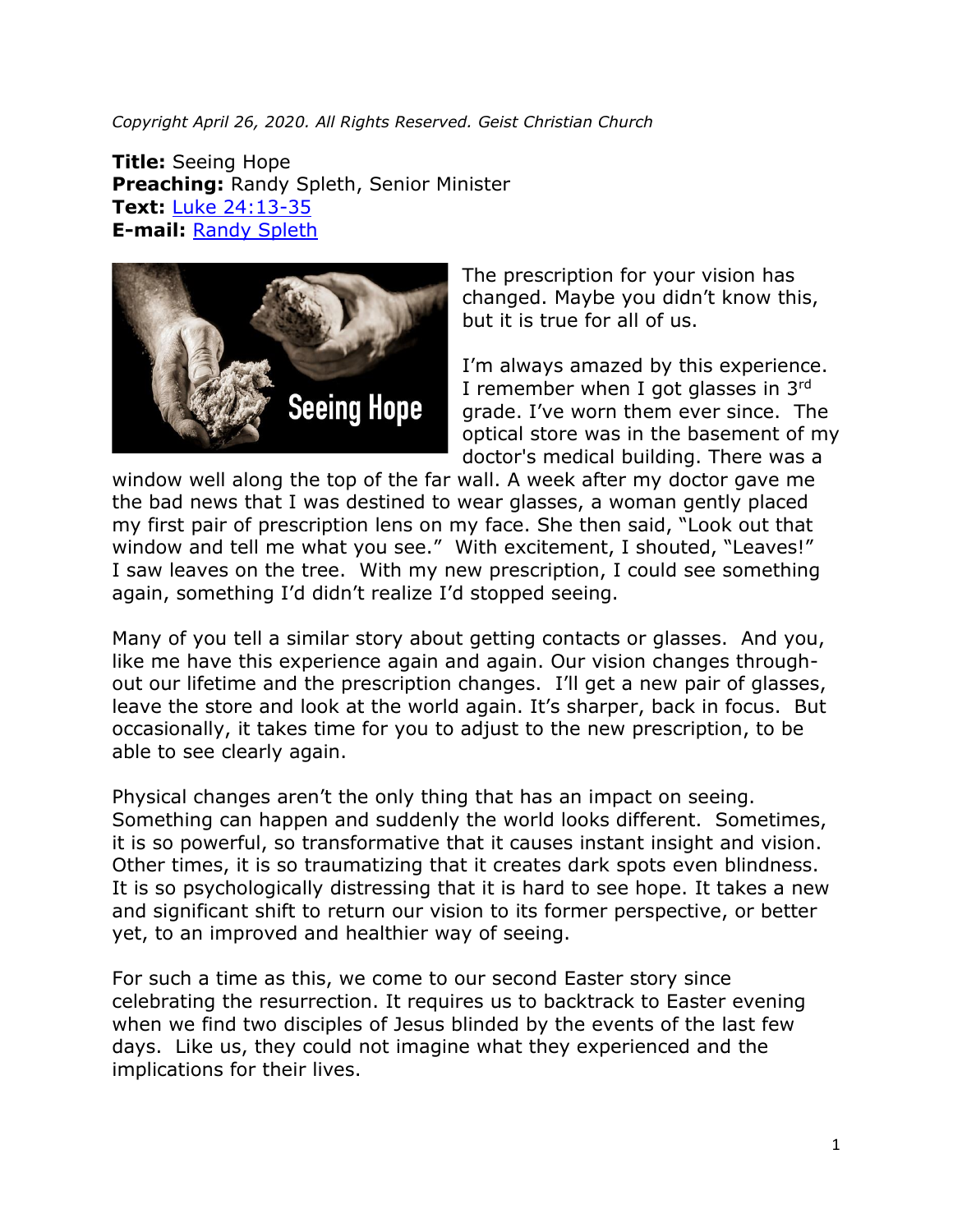They had no doubt followed Jesus into Jerusalem and experienced that glorious coronation parade when huge crowds shouted as if Jesus was a king. They likely continued to journey alongside him through the joyful Passover week. But then came Friday. Perhaps they witnessed Jesus' crucifixion; or maybe, they scattered with the rest of the disciples, terrified by what that glorious vision had turned into. It was a nightmare and they hid with the disciples, locked behind doors, grieving the loss of their leader and the destruction of hope.

On Sunday evening, they make their way home to Emmaus, seven miles outside of Jerusalem. It was just a two-hour walk but it felt longer. The road of grief always feels longer than it is. How long has it been for us? Just five and a half long, long weeks. Downtrodden and discouraged, blinded by grief, they were returning home to resume what they imagined would be a very different life. We are told that they were talking about all of the things that happened. That's what you do when tragedy strikes and when the world as you know it is suddenly changed. You ask yourself, "How did this happen?" "Why did this happen?" You try to process things to see through the darkness and find a way to move forward with your new prescription. "While they were talking and discussing, Jesus himself came near and went with them, but their eyes were kept from recognizing him." (Luke 24:15-16)

It is a mystery. How is it that two of Jesus' disciples were not able to recognize him? Throughout the ages, scholars have asked that question. There are lots of answers, but I think it was their grief. It had stolen their sight. They were so downhearted, so convinced that life as they imagined it was over that they couldn't see. Their hope for a more beautiful world was gone. They stared at the ground ahead of them, kicking dust as they plodded along, barely noticing that a stranger who had joined them.<sup>i</sup>

Jesus asked, "What were you talking about as you walk along?" "They stood still, looking sad (Luke 24:17c). Do you feel the pain they are experiencing, the darkness that is enveloping them? It stopped them dead in their tracks and they looked at Jesus like he had just dropped in from some planet from a distant galaxy. One of them whose name is Cleopas said, "Are you kidding? Where have you been? "Are you the only stranger in Jerusalem who does not know the things that have taken place there in these days?" (Luke 24:18)

Jesus makes it worse by saying, "What things?" Can you imagine being approached by someone in the grocery, someone you know but who doesn't recognize you because of course, you are wearing that mask you made out of your old spring break t-shirt? He asks, "What's going on around here? What's with the masks, the gloves, all the sanitizer? What's up with this?"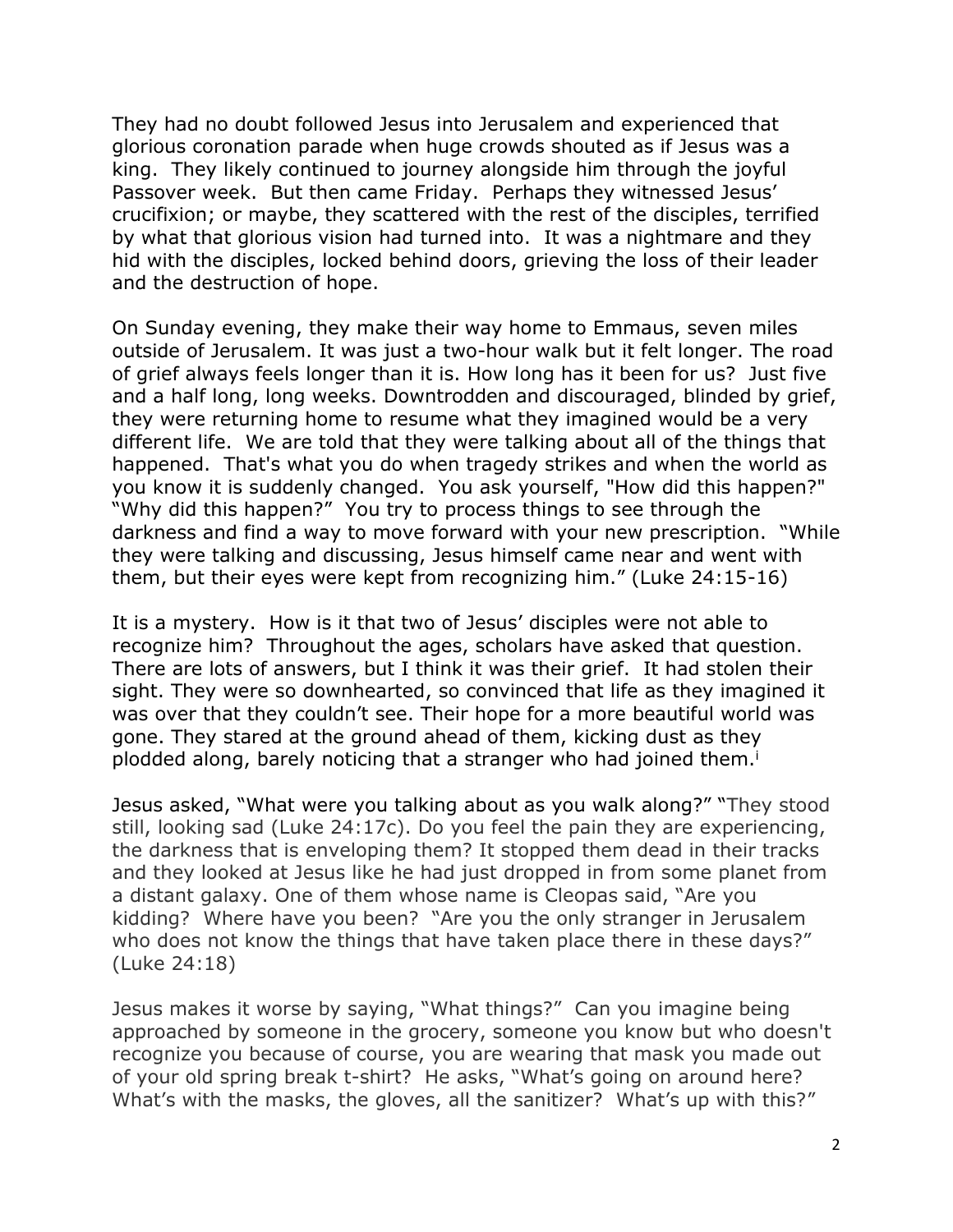What would you say? "What is up with you? Are you the only person that doesn't know, doesn't see what's going on? There's a pandemic!"

And that's the way Cleopas answers, telling Jesus of the tragedy that was so great, so vision shattering that everyone knew about it. He started talking to Jesus, about what they saw in him, about the hope they had in him, about seeing hope that as the Messiah, he would change the world. But then he was betrayed, crucified and laid in a tomb. All of this had destroyed their vision and their hope was gone.

To this Jesus responds, "Didn't you know this had to happen? Didn't the Messiah have to suffer and die and be raised from the dead? They are confused and perplexed. Grief does that to you. What in other circumstances, you could easily see, is now hidden from your eyes. It takes time to adjust to the new prescription. And for the next hour, Jesus tries to help them see again, leading through the Old Testament, showing them the places where the story of the Messiah, his story, and giving testimony to his sacrificial love. Even as he talked to them about the foreshadowing of his death and resurrection found in scripture, they were so overwhelmed with grief, they couldn't see.

Finally, they reach their home and Jesus starts to go on. But these two will not have it. They followed Jesus and become his disciples. They knew the challenge that Jesus makes about strangers, about hospitality, the importance of sharing meals. They bid this stranger stay, living out the teacher's command. Little did they know that invitation was in going to lead to seeing hope again.

Jesus agrees and when they go to the table, he takes the bread, blesses it, breaks it, and gives it to them. And even though their prescription had changed, even though they were having difficulty seeing, this scene was so familiar, so typical of the last three years of ministry with Jesus, suddenly everything becomes clear again and "…their eyes were opened, and they recognized him, and he vanished from their sight." (Luke 24:31)

Luke summarizes the story by simply said, "…he had been made known to them in the breaking of the bread." (Luke 24:35)

Seeing Jesus breaking bread transformed everything. It gave them hope. It brought instant clarity and sight. It said to them that the death and resurrection of Jesus was God's way of overcoming darkness, that His love conquers everything, even death itself. Suddenly, they could see again, like they had new eyes. In breaking bread, they had a "second sight" and it was filled with hope.